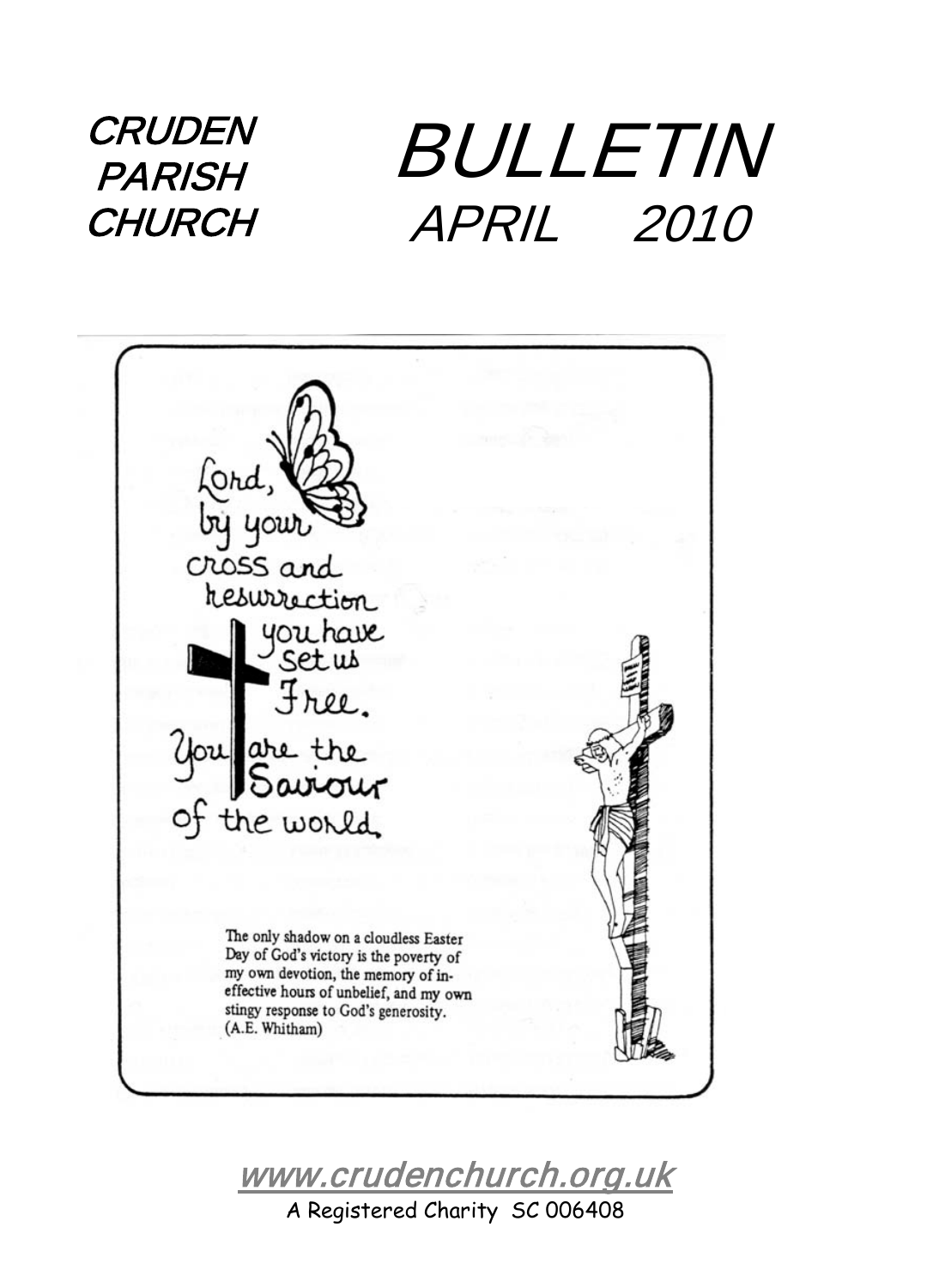# **DIARY DATES**

# **APRIL 2010**

#### EACH WEEK

Sundays 10.00 am Children's Sunday Club in the Church & Stables

| Thursday 1st  |                      | <b>Property Committee</b>                                                                    | 7.30 pm                                                                           | Manse |
|---------------|----------------------|----------------------------------------------------------------------------------------------|-----------------------------------------------------------------------------------|-------|
| Friday 2nd    | ÷                    | <b>GOOD FRIDAY SERVICE</b>                                                                   | 6.45 pm                                                                           |       |
| Sunday 4th    |                      | <b>EASTER SERVICE</b>                                                                        | $10.00$ am                                                                        |       |
| Tuesday 6th   | $\ddot{\phantom{a}}$ | Social Committee                                                                             | 7.30 pm                                                                           | Manse |
| Wednesday 7th | $\ddot{\phantom{a}}$ | Coffee and Chat                                                                              | $10.30$ am                                                                        | Hall  |
| Thursday 8th  | ÷                    | Education & Worship                                                                          | 7.30 pm                                                                           | Manse |
| Sunday 11th   |                      | <b>MORNING SERVICE</b><br>$10.00$ am<br>Service conducted by Miss Alice MacLeod, Fetterangus |                                                                                   |       |
| Monday 12th   | $\ddot{\cdot}$       | Watch and Talk Group                                                                         | 7.30 pm<br>at the home of<br>Marilyn Samways, Burnview, 3 Main Street, Cruden Bay |       |
| Tuesday 13th  | $\ddot{\phantom{0}}$ | <b>Outreach Committee</b>                                                                    | 7.30 pm                                                                           | Manse |
| Sunday 18th   |                      | <b>MORNING SERVICE</b><br>$10.00$ am<br>Church Walk – More Aberdeen March Stones             |                                                                                   |       |
| Monday 19th   | ÷                    | <b>Kirk Session</b>                                                                          | $7.30 \text{ pm}$                                                                 | Hall  |
| Sunday 25th   |                      | <b>MORNING SERVICE</b><br>Service conducted by the Rev Fred Coutts<br>Guild Sponsored Walk   | $10.00$ am<br>$1.00$ pm                                                           |       |
| Monday 26th   |                      | The Guild AGM<br><b>Cruden Singers</b>                                                       | $7.30 \text{ pm}$                                                                 | Hall  |



 $\overline{a}$ 

**Sponsor Forms with details available from Church Notice Boards**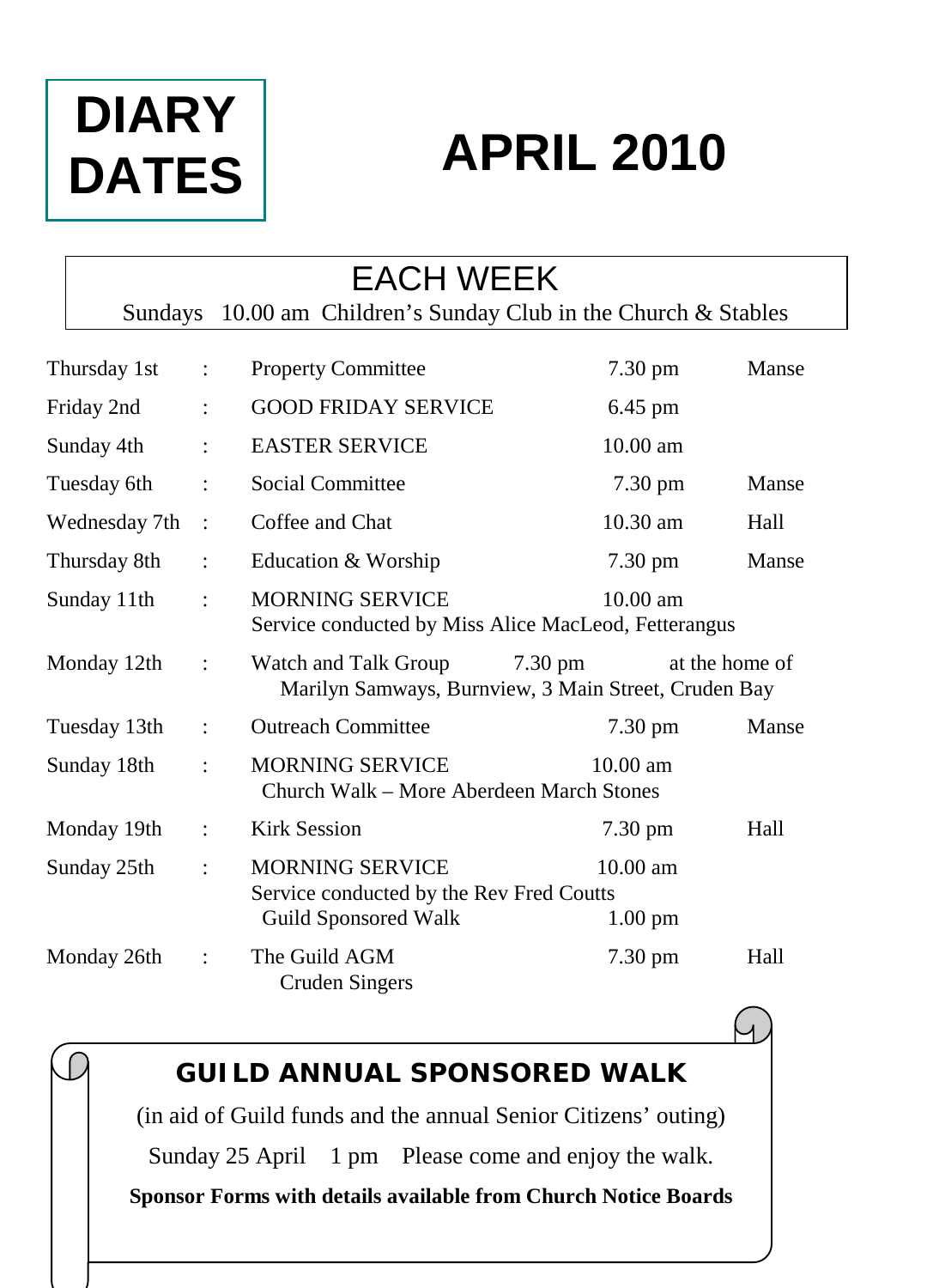# **PARISH REGISTER**

\*(denotes church member)

#### **DEATHS**

\*Mrs Vena Hockell, Ty Hafan, 2a Golf Park, Cruden Bay. \*Mr Jack McGillivary, Sunnybank Care Home, Cruden Bay. \*Mrs Jess McKenzie, Ugie Hospital, Peterhead.

#### APRIL HYMN BOOK - CH4

THE NEXT ISSUE OF THE BULLETIN WILL COME OUT ON **25 APRIL**. Copy for inclusion to be handed in to the Manse as soon as possible.

**The Kirk Session** would thank all members who have responded positively to our Stewardship Campaign last month.

We are grateful for the returned cards promising financial support and also for the money donated.

#### CRUDEN GUILD

The Guild AGM will be held on 26 April after which all those attending will have the Chance to enjoy the Cruden Singers This takes place in the Church Hall beginning at 7.30 pm.

#### KIRK SESSION

At its March meeting, the Session were pleased to reappoint Robert Esson to be its Presbytery Elder for 2010/11. The next Kirk Session meeting is at 7.30 pm on 19 April in the Church Hall. Any member of the Church can attend as an observer if they wish. At this meeting, the Session will consider what response they might wish to make to the Church of Scotland's consultation on Same-sex Relationships and the Ministry.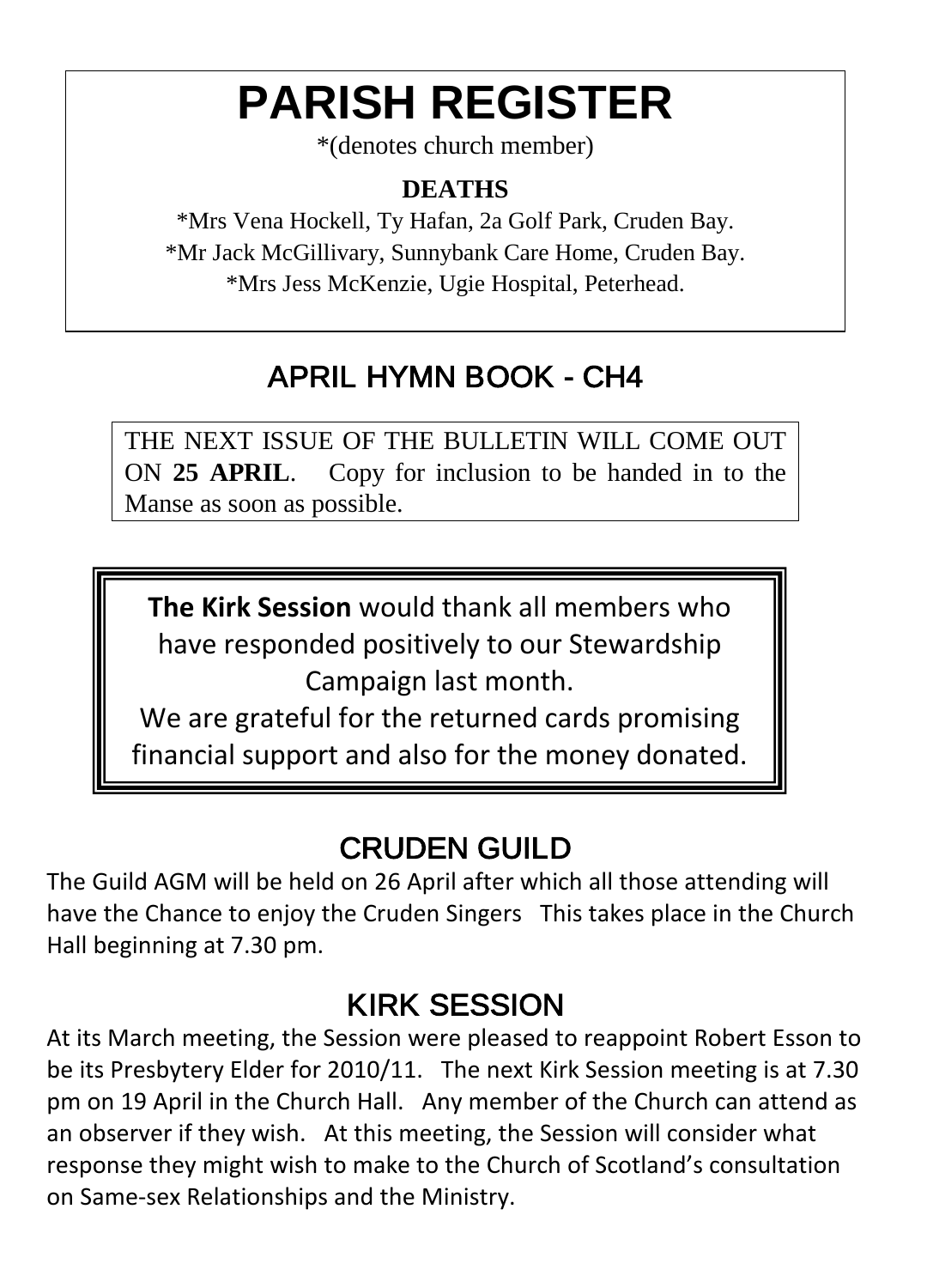### FROM THE MINISTER 24 March 2010

Dear Friends

The Kirk Session meeting on 19 April will be a very important one. That is when the agenda will include discussion on the Consultation Paper produced by the General Assembly's Special Commission on Same-sex relationships and Ministry.

By this time most church members will realise the importance of this issue, not only to the Church of Scotland but to all Christian denominations. This was, of course, the issue that dominated the 2009 General Assembly and the newspaper headlines last May.

To assist Kirk Session consider the matter, a DVD has been prepared, an 18 page Consultation Paper printed for every elder and ballot papers provided for the answering of some of the questions posed in the Paper.

We anticipated this through our March Adult Sunday School series which has just finished. It was encouraging to see between 20 and 25 each evening coming along to listen, consider and discuss. I wanted to give people a chance to hear from the wide spectrum of opinion on the matter so the middle two evenings were occasions to listen to guest speakers. I am grateful to all attending that they respected my wish that the question and answer session after the talks remained non-confrontational for these were to be evenings when we listened and learnt. And this we did and we are grateful to the Rev Peter Dickson, High Hilton Church, Aberdeen and the Rev Keith Blackwood, Mannofied Church, Aberdeen.

In our final session, we had the chance to consider what we had heard and see how it had helped our understanding. I was left with the feeling that all could understand the difficulties the church faces when confronted by issues which challenge traditional bible teaching. As Christians belonging to a Reformed Church, our source of authority is the Bible and we need to be able to show how our views fit in with what the Bible teaches – always bearing in mind that through time different generations need to find how to interpret the Bible to make it relevant to contemporary society in a way which does not lead to a human redrawing of a divine message.

Your friend and minister

Rodge Neilson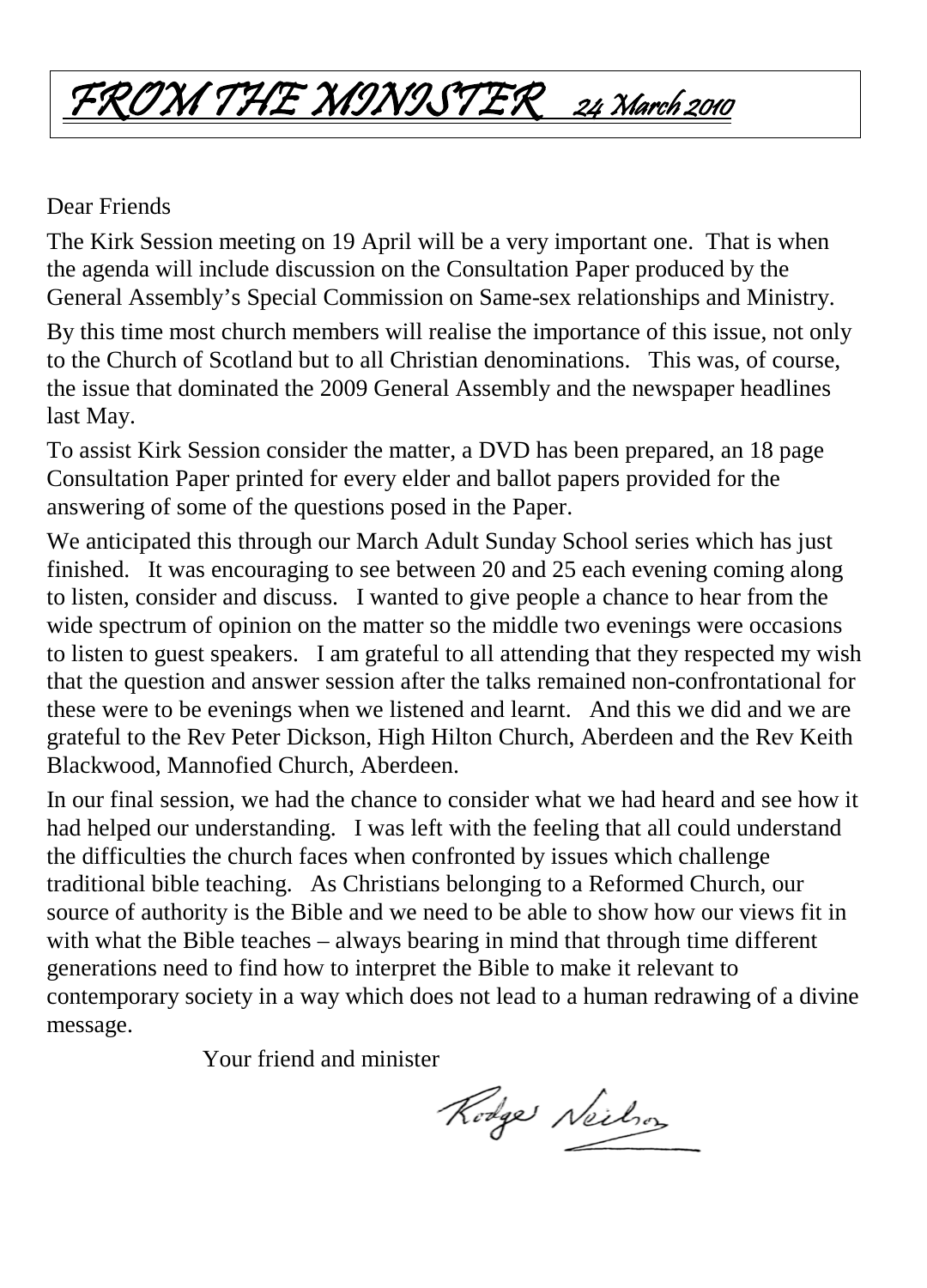

to **Mrs Joyce Nicholson, 157 Braehead Drive, Cruden Bay** who will be celebrating her 80th Birthday this month.

to **Mr & Mrs A Lawrie, 50 Slains Crescent, Cruden Bay** who will be clebrating their Golden Wedding Anniversary this month.

The minister would welcome, in writing please, any news for this feature in the Bulletin



LAST COFFEE and CHAT OLD HALL WEDNESDAY 7 April 10.30 am

16 JUNE 2010 A CONCERT BY THE ABERDEEN CHOIR ACCLAIMATIONS

A SUMMER SUNDAY AN OPEN AIR SERVICE AND PICNIC ON A DATE STILL TO BE FINALISED

SOCIAL COMMITTEE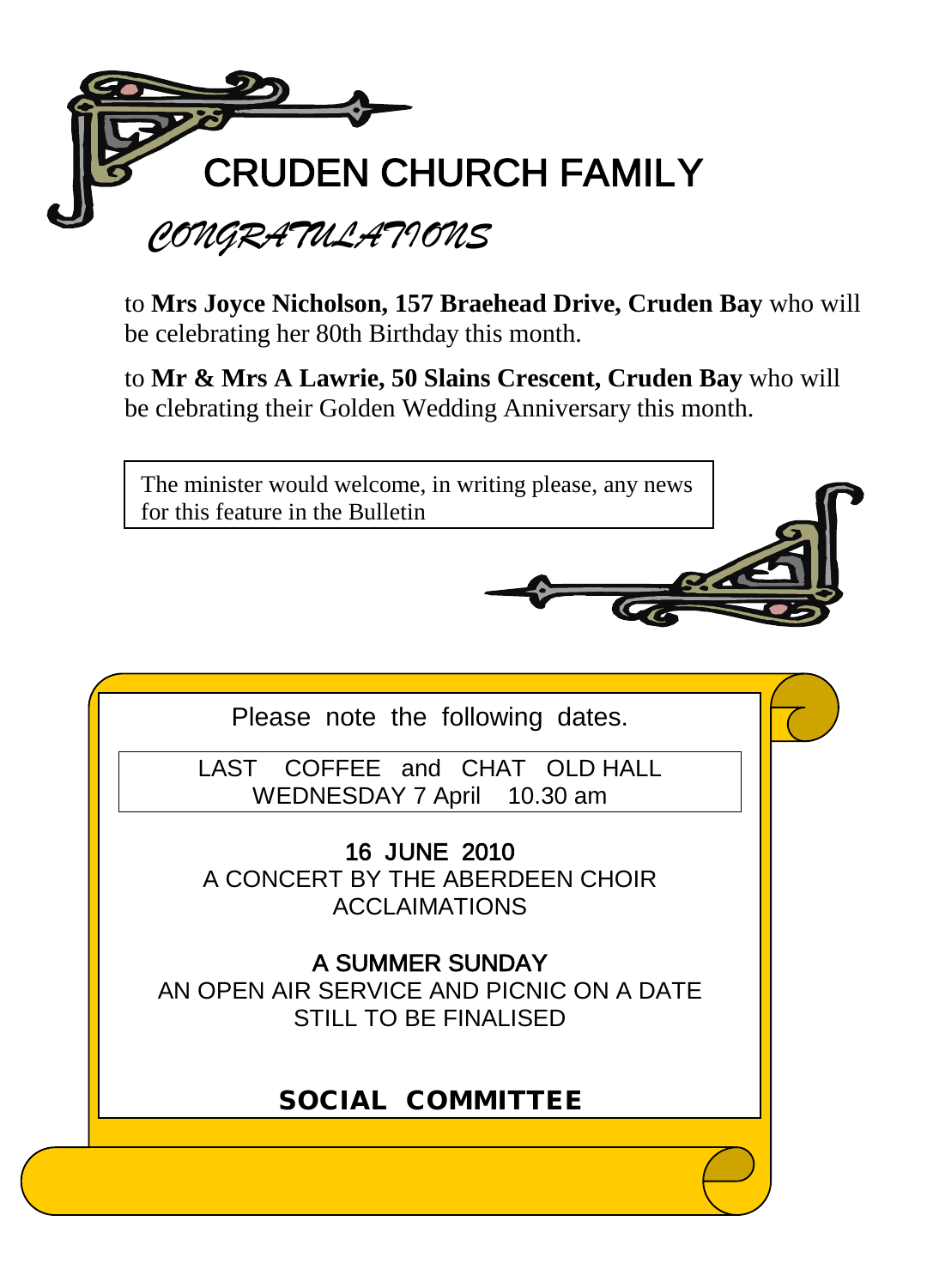## WATCH AND TALK GROUP

#### **How do we know that God exists?**

Our latest meeting asked the question does God exist? The results of a survey regarding the existence of God produced the following results. Four in ten people believe there is a God, 40% of those surveyed were unsure but believe in something and one in ten do not believe in a God and have no religious beliefs of any kind. Five leaders, of various faiths, on being questioned about their belief in the existence of God, gave varying reasons for why we should accept the fact that somewhere there is a God. The five questioned were the Archbishop of Canterbury, the Archbishop of Westminster, a Chief Rabbi, a spokesman for the Muslim Faith and another spokesman for the Hindu Faith. Each one of those questioned confessed to the fact they, on occasions, had doubted and questioned their own Faith, but on reflection realised there is only one God, the Creator of the Universe.

Surprisingly, it was also suggested the Bible, Torah and Koran should not necessarily be interpreted word for word. In this ever changing world it may be necessary to 'adapt' the texts of these books to suit the current modern day situation; nothing is static in the world or religion. Believing in God and following his teachings is possibly the anchor we all need to hold on to. Strangely enough, whatever religion we belong to, we are closer together than we realise.

Our next meeting is on Monday 12th April at 7.30 pm, at the home of Mrs Marilyn Samways, 3 Main Street Cruden Bay. All those wishing to join us will be made very welcome.

*Jenny McGarrol*

### Fair Trade

The Fair Trade Stall over the two Sundays of Fairtrade Fortnight realised the sum of £278.30. We are allowed 10% of the proceeds and therefore £27.80 has been handed to the Church Treasurer. Warm thanks to all who supported the Stall.

## Church Quiz

The Quiz held at the Cruden Bay Golf Club House on 12 March realised the sum of £401. The social committee members would like to thank all those who attended, who provided raffle prizes and gave donations.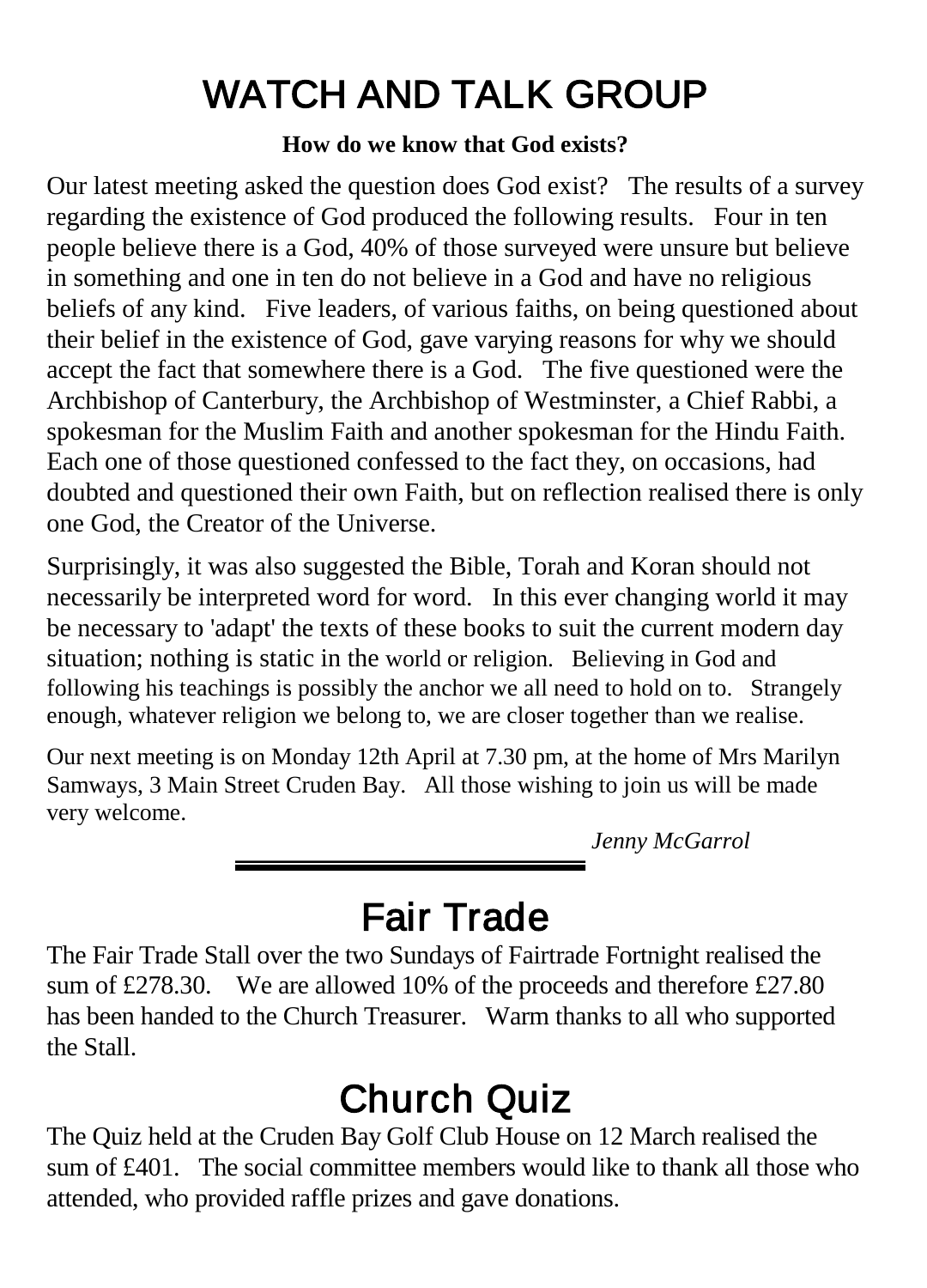#### **Minute of Annual Stated Meeting held on Sunday 7 March 2010 in the Old Church during the morning service. The Rev Rodger Neilson presided over the meeting which was opened with prayer.**

**Minute**: The minute of the 2009 Annual Stated Meeting was approved on the motion of Mary Bratton seconded by Anne McNaughton.

**Annual Accounts:** The accounts had been approved by the Kirk Session at its meeting on 23 February and in the required independent examination found to be in order. A summary of the Annual Report had been previously distributed to members in the Bulletin and a number of full copies including the budget for 2010 were made available to those attending the meeting.

Rosemary Pittendrigh, Treasurer, reported that givings to the General Fund totalled £51,771 with a total income of £54,447. General Fund expenditure was almost £61,000, leaving a deficit of £6,531 but after other accounts are taken into consideration the total deficit over all the accounts is £4,414 leaving us with an overall balance of £44,122.

Mrs Pittendrigh went on to give an account of the 2010 Budget which was based on reducing the deficit over the year to  $£2,500$  but this would only be achieved if extra fundraising totalled £2,000. This means a good result from the annual Stewardship Campaign is paramount.

Mr Neilson thanked Mrs Pittendrigh for all her work throughout the year and expressed thanks also to the Congregation's Independent Examiner Alistair Bain who, once again, had been assisted by Shonah Taylor and also to the organisation treasurers required to submit their own accounts in time for inclusion in the church accounts.

**Minister's Report**: Slow progress was reported on the Sale of the West Church but it is expected now that an outline planning application will be submitted by the architect within the next few weeks. In September, in conjunction with the other two parish churches, a Bring a Friend Sunday, as expected, did not have the same impact as last year's Back to Church Sunday. Encouragement comes from the number of people over the year showing interest in the Christian Education programmes on offer. He expressed his thanks to all the elders and members from whom he receives support and encouragement. A special word of thanks was extended to Mrs Anne Smith for her willingness to drive our organist to church each Sunday and whenever else he is needed. Finally he reminded members that his time needs to be shared with Deer Parish Church consequent to him being appointed Interim Moderator.

**Election of Members to serve on Kirk Session Committees:** Having thanked the retiring members, Mr Neilson called for nominations to fill the three vacancies for members to serve on Session Committees.

| Nominee               | Proposer               | Seconder               |  |
|-----------------------|------------------------|------------------------|--|
| <b>Margaret Adams</b> | Wilma Moir             | <b>Betty Forrester</b> |  |
| Rosemary Reid         | <b>Beatrice Fawkes</b> | Marilyn Samways        |  |

Mrs Elizabeth Carnie was also proposed but it was not known whether she had indicated willingness to continue to serve. There were no further nominations so Mr Neilson declared that those nominated were elected to serve on the Kirk Session Committees, with a vacancy still to be filled..

**Closure:** There being no other business, Mr Neilson closed the meeting with prayer.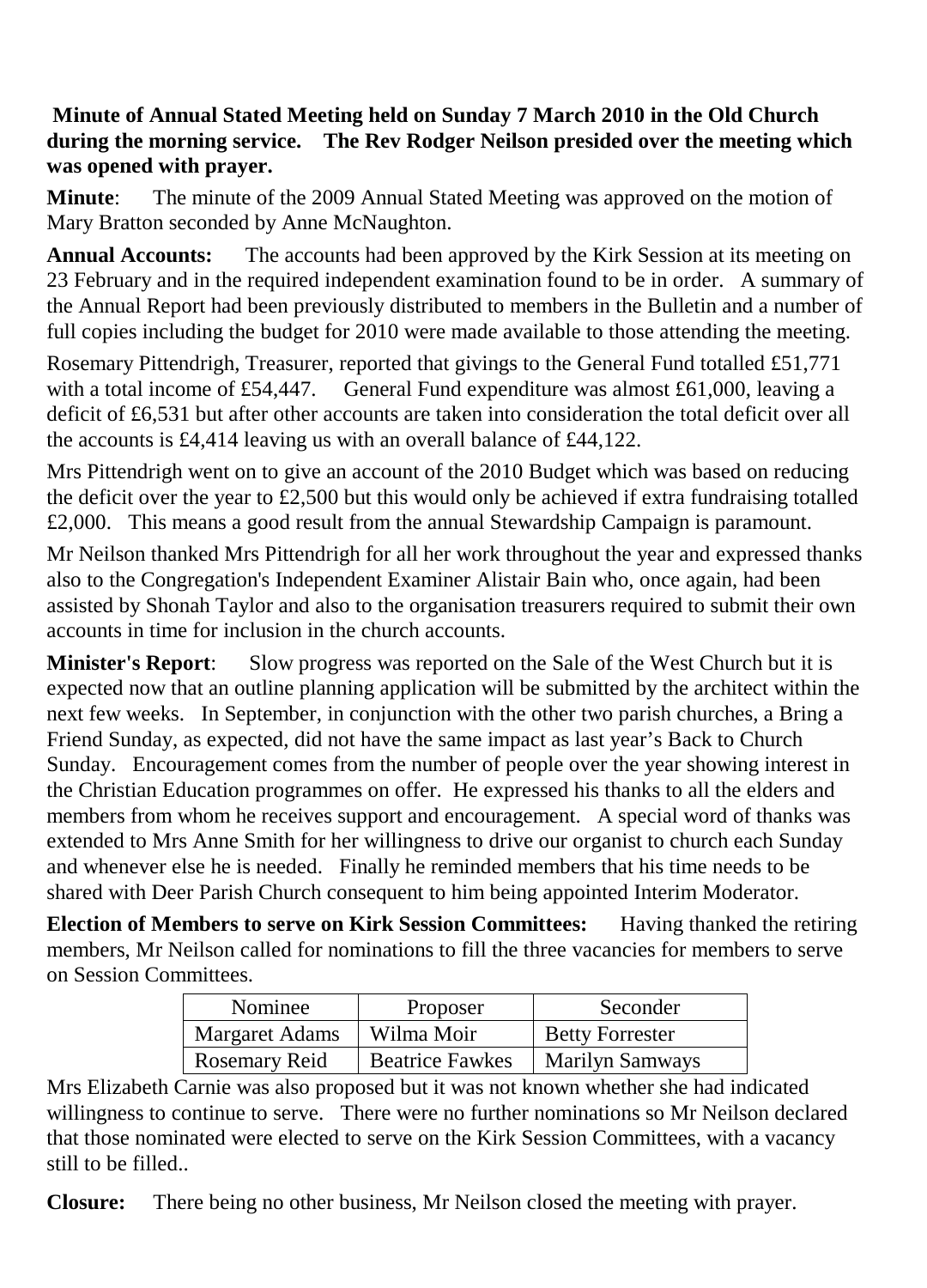## CONGREGATIONAL WALKS

At our walks planning meeting in February we looked at many walks, read the details and studied the maps, drank tea and coffee, ate biscuits, and then decided on a programme of walks as follows.

| Sunday 21 March                    | Inverguhomery                                |
|------------------------------------|----------------------------------------------|
| Sunday 18 April                    | <b>Aberdeen March Stones</b>                 |
| Saturday 15 May                    | Speyside Way, Craigellachie to Ballindalloch |
| Saturday 19 June                   | Strathdon                                    |
| Sunday 19 July                     | Rattery to Fraserburgh                       |
| 20 – 23 August                     | Badaguish                                    |
| Sunday 19 September Mormond Hill   |                                              |
| Sunday 17 October Port Elphinstone |                                              |

*Robert Petticrew*

#### MARCH WALK

Longside and Inverquhomery Walk - Sunday 21 March

We were delighted to have in our midst two former walkers back, namely Katharine and her daughter Sophie, who were our pacesetters throughout, and a new walker, Liz, whose sturdy footwear ensured she was blister-free at the end of the 5 mile walk.

Our 11-strong all-female group set off westward along the main street, through the new housing estate, and up the short grassy rise to emerge onto the Inverquhomery road. At Inverquhomery House, we decided against encroaching on the privacy of Gordon Hay, and skirted round his beautiful garden to the farmyard to find three striking doocotes, believed to be the only threesome in the UK.

The farmland, formerly owned by Sainsburys and renowned for its Aberdeen Angus beef herd, is now owned by the local farmer Doug Fowlie. We swung past the Bronze Age burial ground along a good track flanked by splendid beech hedging to emerge at the top of the hill overlooking the village.

We chose not to go along the section of the track past Linshart, the home of the prominent Episcopalian minister, John Skinner, preferring to check out his grave and that of Jamie Fleeman, the Laird of Udny's Fool, in the kirkyard. We rounded off the afternoon with coffee at the Happy Plant, managing in the throng to commandeer a couple of tables to keep our group together.

We were extremely pleased that Wilma was able to join us, as her knowledge of local history, people and places made for a most enjoyable walk. Our next walk is another section of the Aberdeen March Stones on 18 April, and we hope to see you all again then.

*Margaret Wiseley*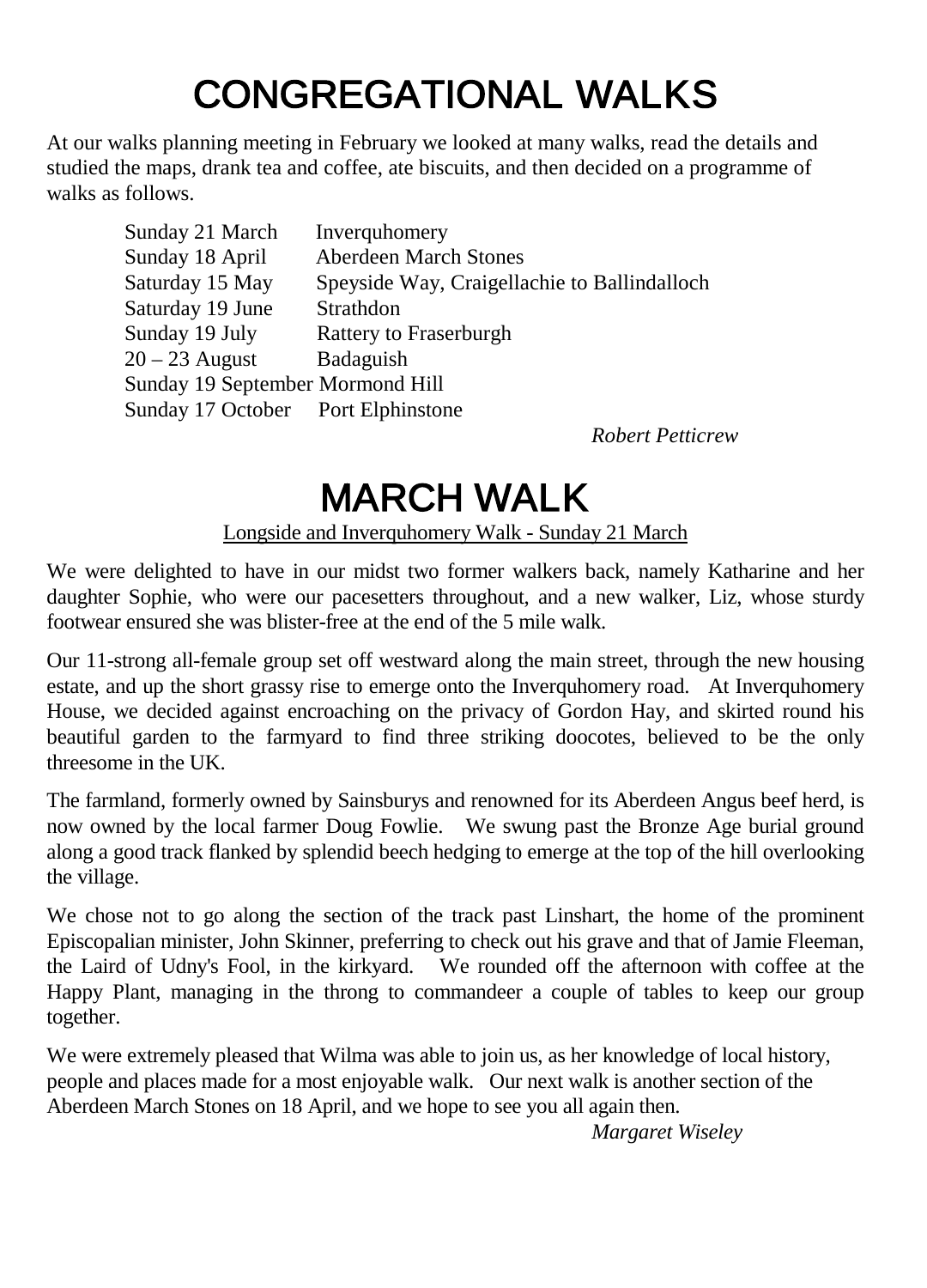

## Christian Aid Week 9 -15 May 2010

The Buttery Morning, to be organised by Wilma Moir, will be on Saturday 8 May from 10.00 am until 11.30 am in the Public Hall, Hatton. Raffles will be on sale as usual. Admission £2 per person.

It is hoped that there will be a Christian Aid Lunch on Sunday 16 May following the morning service but check the next Bulletin for confirmation of the date. Tickets will be available near the end of April costing £2.

The House-to-House collection, to be organised by Mary Bratton in Cruden Bay and Rosemary Reid in Hatton, will take place during the week of 9 - 14 May and as usual we are on the lookout for anyone willing to assist. Even if you can only do one evening or a couple of hours collecting, that would be a big help.

People in rural areas may find an envelope in their Bulletin if we end up struggling to get enough collectors. If that happens, please return it to your Bulletin delivery person, pop it in the plate at the church door or hand it to someone who will be coming to church.

We appeal to those who are tax payers, if they would be willing to complete the Gift Aid part on the envelope - this has a value of 28% currently, which means for every £10 gifted, we can claim another £2.80 from the government in tax, which is a very worthwhile boost for charities.

## USED POSTAGE STAMPS IN ABEYANCE

The Church of Scotland has changed its policy with regard to the receiving of used stamps to raise funds for the Board of World Mission.

To allow us, therefore, to put alternative arrangements in place with regard to passing on used postage stamps to a charity, we would be grateful if, until further notice, no stamps are left at the church.

# THE LATE ELIZABETH MANTELL

Many of our members will remember Elizabeth as one of our former Missionary Partners. We donated to the fund to install a stained glass window erected in her memory in Macduff Church. Her minister, the Rev David Randall, has published a short biography of her. If anyone would like to borrow it, speak to the Minister on any Sunday morning.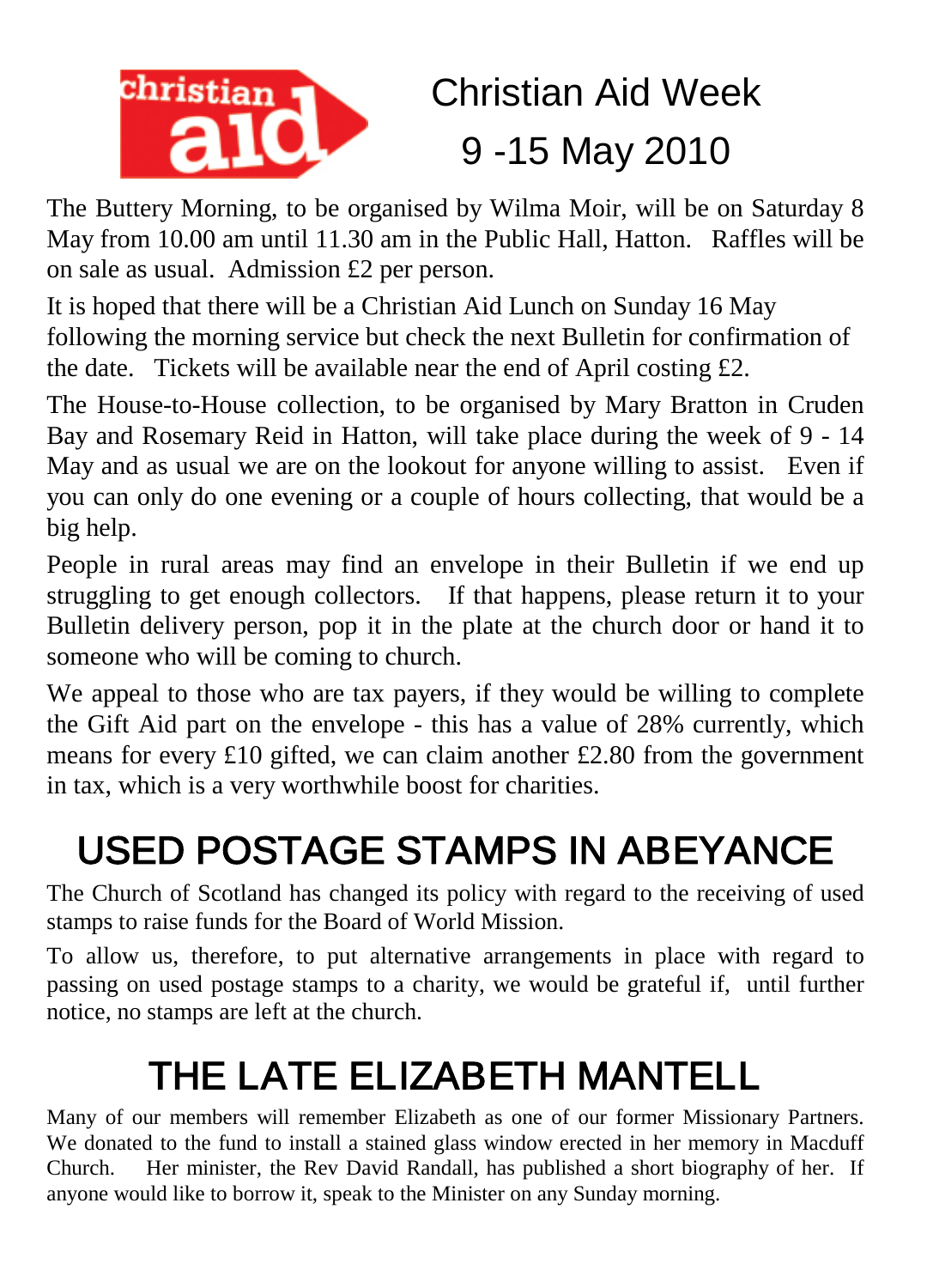INCIDENT LOG **- Following best practice, there is beside the First Aid Box on a church hall bookshelf an Incident Report Log. Any accident, particularly causing injury, however slight, should be recorded by filling up a form from the Log.**



# **LIFE:WORK** IN APRIL'S ISSUE

**Oberammergau 2010** Every 10 years, half a million people descend on the small Bavarian town of Oberammergau to witness the renowned Passion Play. Thomas Baldwin visits the town to see the preparations and interview the play's director, Christian Stückl.

**'We've Hardly Begun…'** Easter Reflections by the Rev Laurence Whitley, Ron Ferguson, the Moderator and James Simpson.

**Fact or Fiction** The Rev James Martin puts forward the case for the Resurrection.

**Circles of Stillness** Ruth Harvey explores the differences between Quakers and Presbyterians.

**Stepping Out of the Boat** Jackie Macadam speaks to two young Christians whose promise to go where God wanted them took them to projects in over 20 countries all over the world.

**The Cost of Arms** A Christian response to defence spending, by Dr Murdo Macdonald.

**Plus:** Presbytery of Jerusalem, Culross Abbey, the winning entries of the SSPCK hymn and prayer competitions, all the regular columnists, news, letters, reviews and crosswords. **Facebook**: You can now follow Life and Work on Facebook.

*If you would like to read Life & Work, the magazine of the Church of Scotland, contact Isobel Young on 812360*